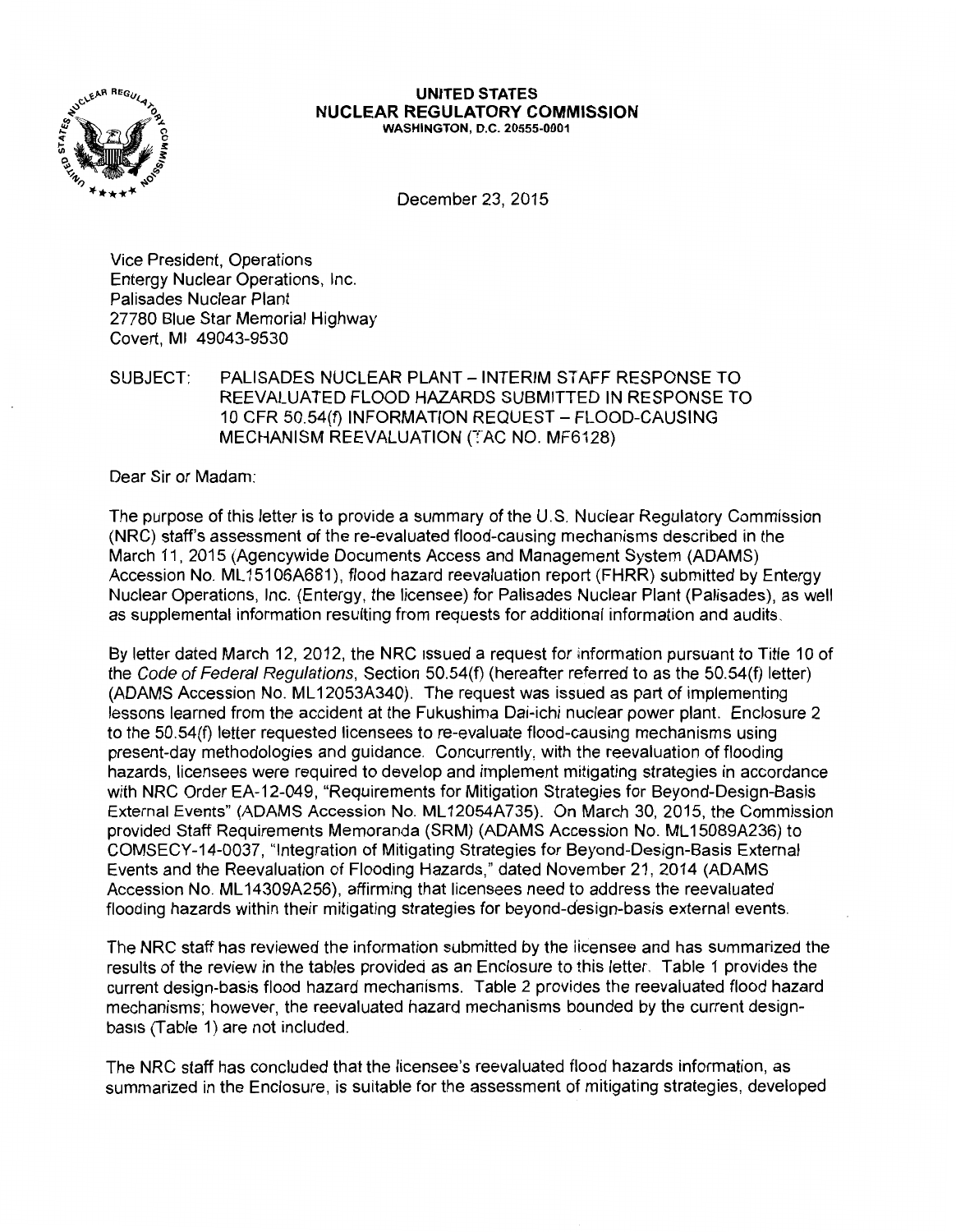in response to Order EA-12-049 (i.e., defines the mitigating strategies flood hazard information described in guidance documents currently being finalized by the industry and NRC staff) for Palisades. Further, the NRC staff has concluded that the licensee's reevaluated flood hazard information is a suitable input for other assessments associated with Near-Term Task Force Recommendation 2.1 "Flooding." The NRC staff plans to issue a staff assessment documenting the basis for these conclusions at a later time.

In addition, Nuclear Energy Institute (NEI) guidance document NEI 12-06 "Diverse and Flexible Coping Strategies (FLEX) Implementation Guide" is currently being revised. This revision will include a methodology to perform a Mitigating Strategies Assessment (MSA) with respect to the reevaluated flood hazards. Once this methodology is endorsed by the NRC, flood event duration parameters and applicable flood associated effects should be considered as part of the Palisades MSA. The NRC staff will evaluate the flood event duration parameters (including warning time and period of inundation) and flood-related associated effects developed by the licensee during the NRC staff's review of the MSA.

As stated above, Table 2 of the enclosure to this letter describes the reevaluated flood hazards that exceed the current design-basis. In order to complete its response to the information requested by Enclosure 2 to the 50.54(f) letter, the licensee is expected to submit an integrated assessment or a focused evaluation, as appropriate, to address these reevaluated flood hazards, as described in NRC letter, "Coordination of Request for Information Regarding Flooding Hazard Reevaluation and Mitigating Strategies for Beyond-Design-Basis External Events" (ADAMS Accession No. ML 15174A257). This letter describes the changes in the NRC's approach to the flood hazard reevaluations that were approved by the Commission in its SRM to COMSECY-15-0019, "Closure Plan for the Reevaluation of Flooding Hazards for Operating Nuclear Power Plants" (ADAMS Accession No. ML15209A682).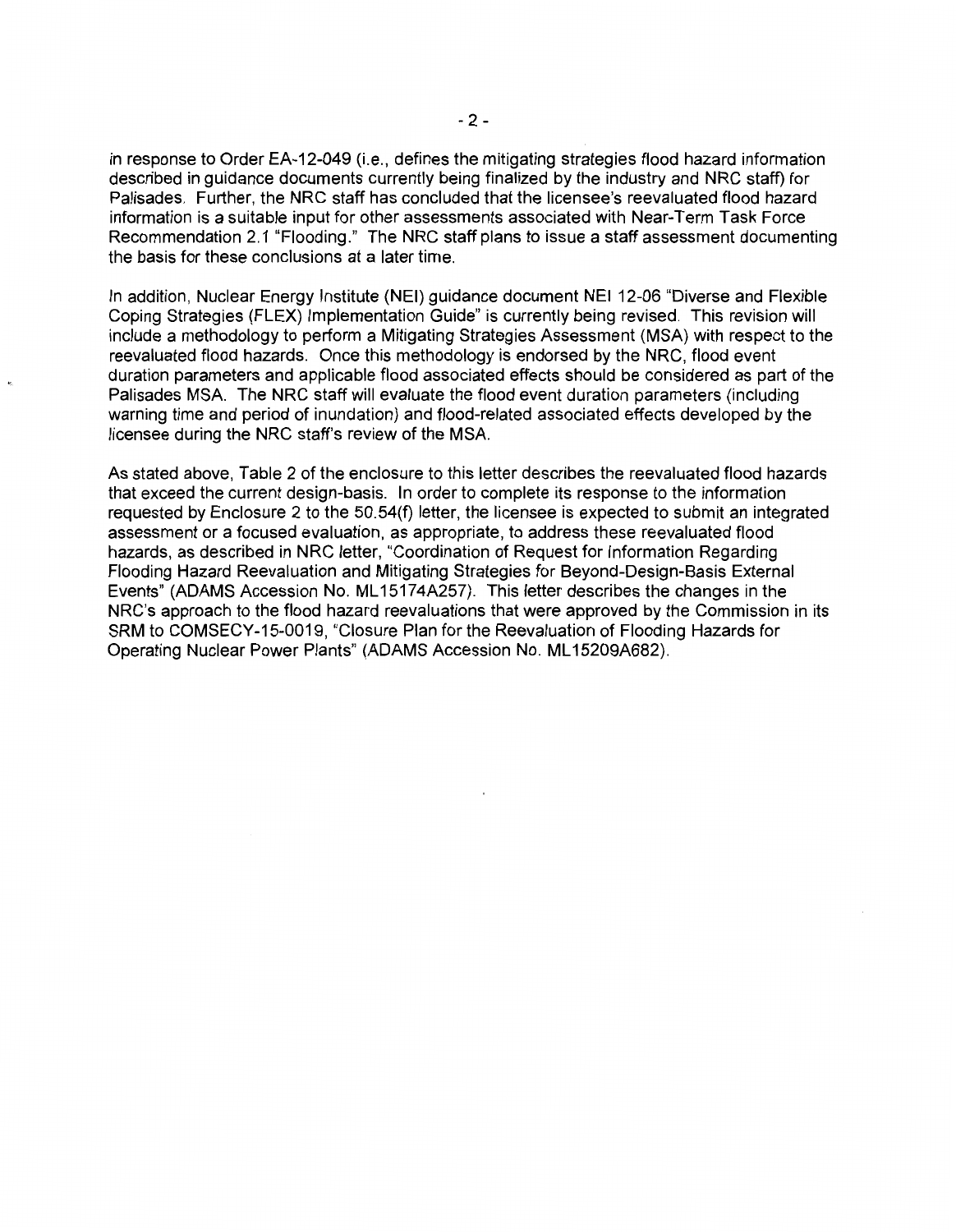If you have any questions, please contact me at (301) 415-2915 or e-mail at Victor. Hall@nrc.gov.

Sincerely,

VEL SIM

Victor E. Hall, Project Manager Hazards Management Branch Japan Lessons-Learned Division Office of Nuclear Reactor Regulation

Docket No. 50-255

 $\overline{\phantom{a}}$ 

Enclosure: Summary of Results of Flooding Hazard Re-Evaluation Report

cc w/encl: Distribution via Listserv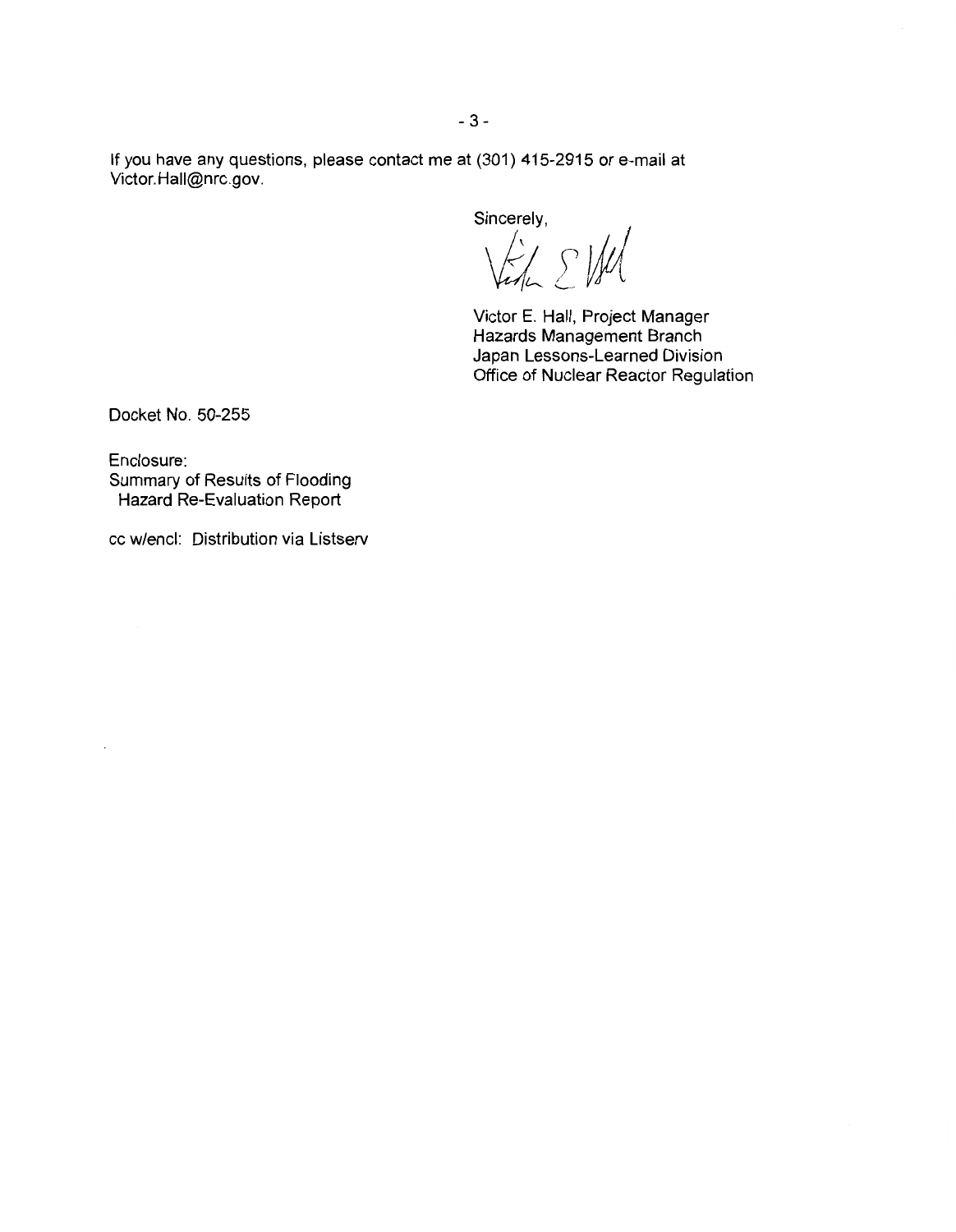# ENCLOSURE:

 $\overline{\phantom{a}}$ 

 $\sim$ 

 $\sim$ 

# SUMMARY TABLES OF REEVALUATED FLOOD HAZARD LEVELS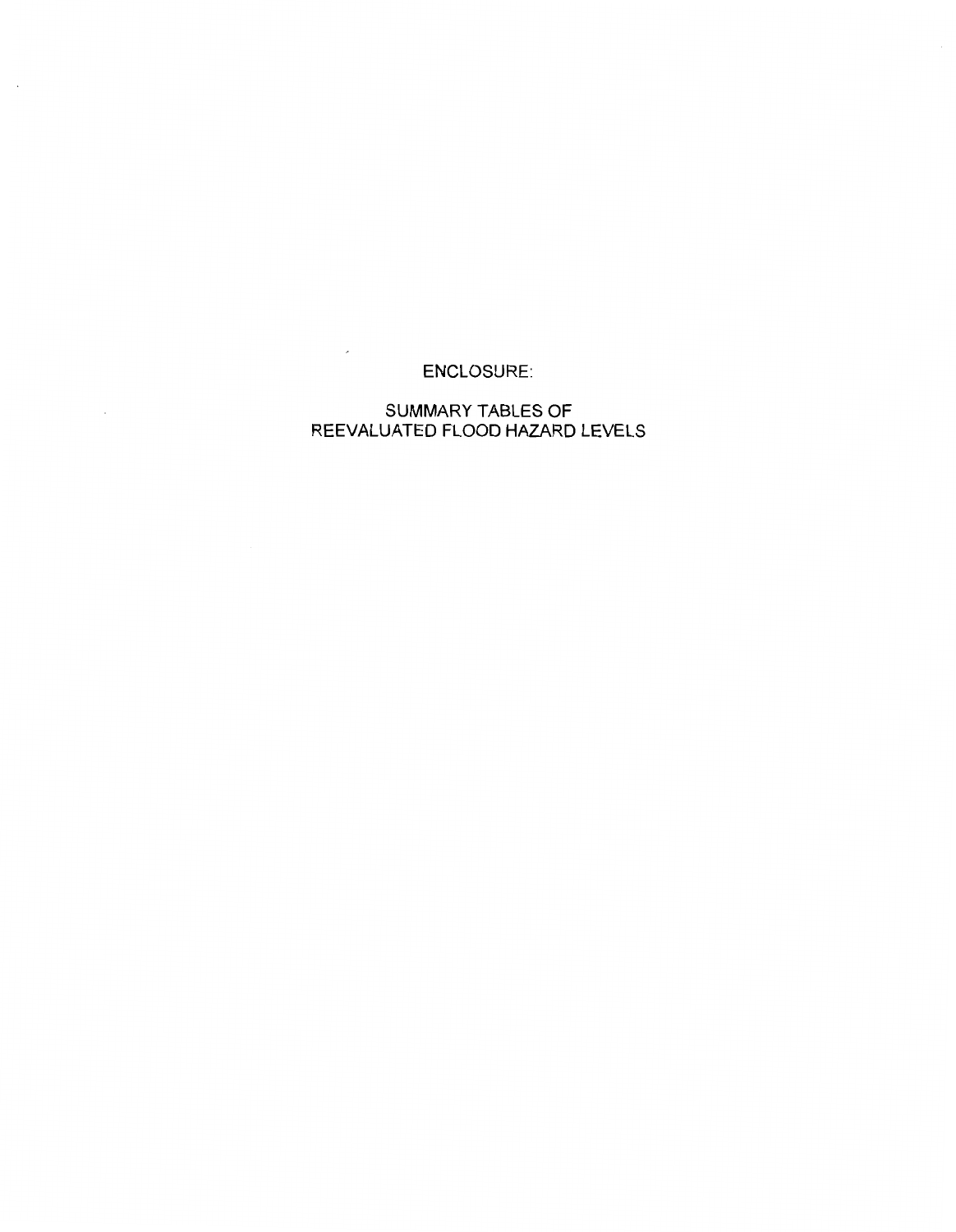### Palisades

| Table 1. Current Design Basis Flood Hazards for Use in the MSA |  |
|----------------------------------------------------------------|--|
|----------------------------------------------------------------|--|

| <b>Mechanism</b>                                                                       | <b>Stillwater</b><br><b>Elevation</b>  | Waves/<br>Runup                        | <b>Design Basis</b><br>Hazard<br><b>Elevation</b> | Reference                        |
|----------------------------------------------------------------------------------------|----------------------------------------|----------------------------------------|---------------------------------------------------|----------------------------------|
| <b>Local Intense Precipitation</b>                                                     |                                        |                                        |                                                   |                                  |
| East Side of Service Building                                                          | 601.0 ft<br>NGVD29                     | Minimal                                | 601.0 ft<br>NGVD29                                | FHRR Section 2.3.1.1             |
| Site Other than Service Building<br>(Ponding)                                          | 0.5 ft Depth                           | Minimal                                | 0.5 ft Depth                                      | FHRR Section 2.3.1.1 & Table 4-1 |
| <b>Streams and Rivers</b>                                                              |                                        |                                        |                                                   |                                  |
|                                                                                        | Not included<br>in DB                  | Not included<br>in DB                  | Not included<br>in DB                             | FHRR Table 4-1                   |
| <b>Failure of Dams and Onsite</b><br><b>Water Control/Storage</b><br><b>Structures</b> | Not included<br>in DB                  | Not included<br>in DB                  | Not included<br>in DB                             | FHRR Table 4-1                   |
| <b>Storm Surge</b>                                                                     |                                        |                                        |                                                   |                                  |
|                                                                                        | 594.1 ft                               | $8.0$ ft                               | 602.1 ft                                          | FHRR Table 4-1                   |
|                                                                                        | NGVD29                                 |                                        | NGVD29                                            | FHRR Table 4-4                   |
| <b>Seiche</b>                                                                          | No Impact<br>on the Site<br>Identified | No Impact<br>on the Site<br>Identified | No Impact<br>on the Site<br>Identified            | FHRR Table 4-1                   |
| Tsunami                                                                                |                                        |                                        |                                                   |                                  |
|                                                                                        | Not included<br>in DB                  | Not included<br>in DB                  | Not included<br>in DB                             | FHRR Table 4-1                   |
| <b>Ice-Induced Flooding</b>                                                            | Not included<br>in DB                  | Not included<br>in DB                  | Not included<br>in DB                             | FHRR Table 4-1                   |
| <b>Channel Migrations/Diversions</b>                                                   | Not included                           | Not included                           | Not included                                      | FHRR Table 4-1                   |

Note 1: Reported values are rounded to the nearest one-tenth of a foot.

Note 2: For LIP-Scenario 2, the total stillwater ponding depth is reported to be up to a maximum of 0.5 ft. For total elevation, add ponding depth to ground elevation.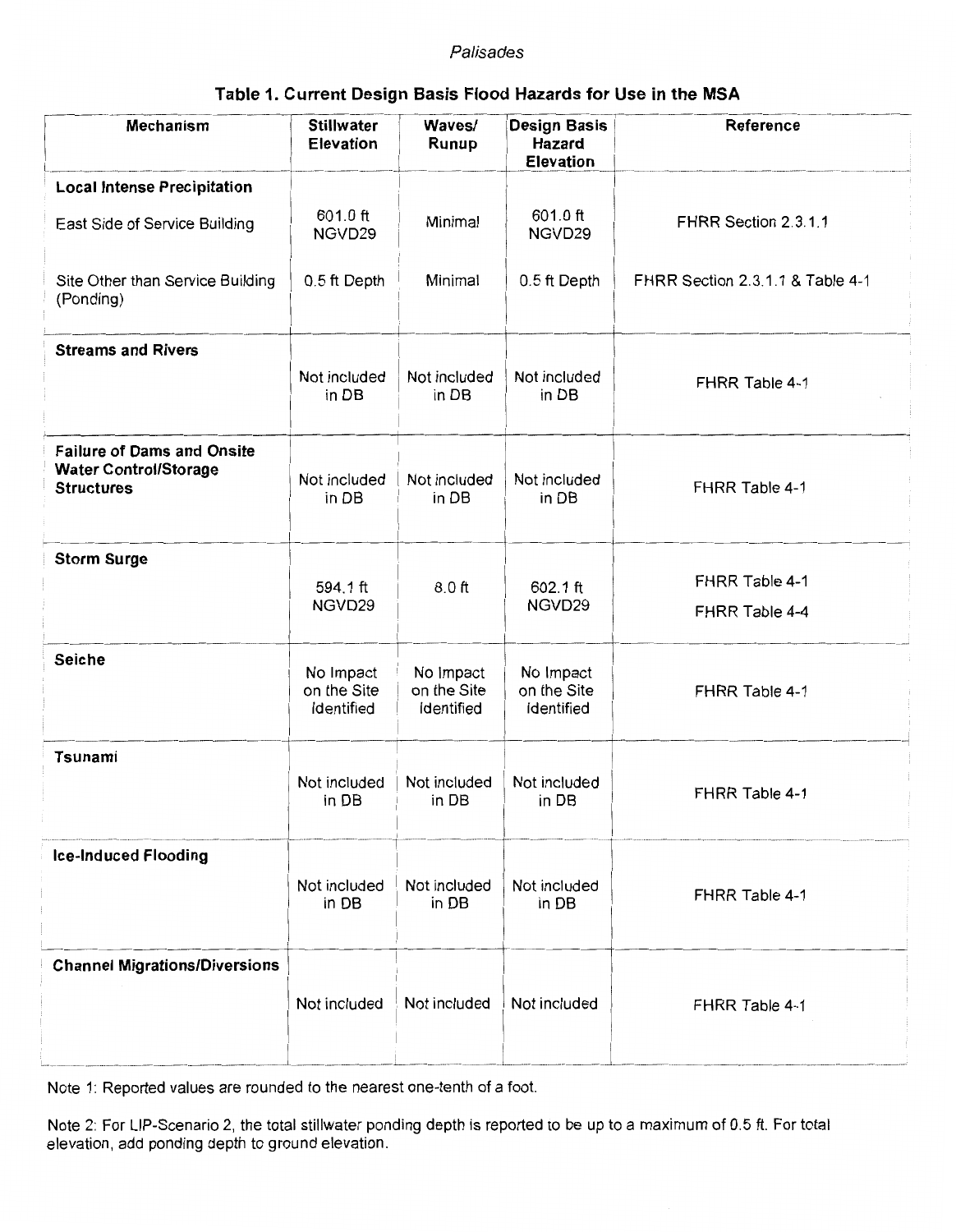#### Palisades

| <b>Mechanism</b>                                           | <b>Stillwater</b><br><b>Elevation</b> | Waves/<br>Runup | <b>Reevaluated</b><br><b>Hazard</b><br><b>Elevation</b> | <b>Reference</b>                  |
|------------------------------------------------------------|---------------------------------------|-----------------|---------------------------------------------------------|-----------------------------------|
| <b>Local Intense Precipitation</b>                         |                                       |                 |                                                         |                                   |
| Service Building - East Side<br>(Non-Category 1 Structure) | 605.8 ft<br>NGVD29                    | Minimal         | 605.8 ft<br>NGVD29                                      | FHRR Section 2.3.1.1 & Table 4-1  |
| Upper Level (Category 1                                    | 626.1 ft                              | Minimal         | 626.1 ft                                                | <b>FHRR Section 2.3.1.1 &amp;</b> |
| Structures)                                                | NGVD29                                |                 | NGVD29                                                  | Tables 4-1 and 5-2                |
| Lower Level (Category 1                                    | 594.4 ft                              | Minimal         | 594.4 ft                                                | FHRR Section 2.3.1.1 &            |
| Structures)                                                | NGVD29                                |                 | NGVD29                                                  | Tables 4-1 and 5-1                |
| <b>Storm Surge</b>                                         |                                       |                 |                                                         |                                   |
| H.4 Combined Flood Event:                                  | 593.9 ft                              | $8.3$ ft        | 602.2 ft                                                | FHRR Section 3.9.2.1.2            |
| Lakeward of Circulation Pipes                              | NGVD29                                |                 | NGVD29                                                  | FHRR Table 4-5 & Figure 3-29      |
| H.4 Combined Flood Event:                                  | 593.9 ft                              | $0.4$ ft        | 594.3 ft                                                | FHRR Section 3.9.2.1.2            |
| Landward of Circulation Pipes                              | NGVD29                                |                 | NGVD29                                                  | FHRR Table 4-5 & Figure 3-29      |
| H.4 Combined Flood Event:                                  | 593.9                                 | $0.4$ ft        | 594.3                                                   | FHRR Section 3.9.2.1.2            |
| Landward of Turbine Building                               | NGVD29                                |                 | NGVD29                                                  | FHRR Table 4-5 & Figure 3-29      |
| H.4 Combined Flood Event:                                  | 593.9                                 | $1.1$ ft        | 595.0                                                   | FHRR Section 3.9.2.1.2            |
| North of Turbine Building                                  | NGVD29                                |                 | NGVD29                                                  | FHRR Table 4-5 & Figure 3-29      |

## **Table 2. Reevaluated Flood Hazards for Flood-Causing Mechanisms for Use in the MSA**

Note 1: The licensee is expected to develop flood event duration parameters and applicable flood associated effects to conduct the MSA. The staff will evaluate the flood event duration parameters (including warning time and period of inundation) and flood associated effects during its review of the MSA

Note 2: Reevaluated hazard mechanisms bounded by the current design basis (see Table 1) are not included in this table

Note 3: Reported values are rounded to the nearest one-tenth of a foot.